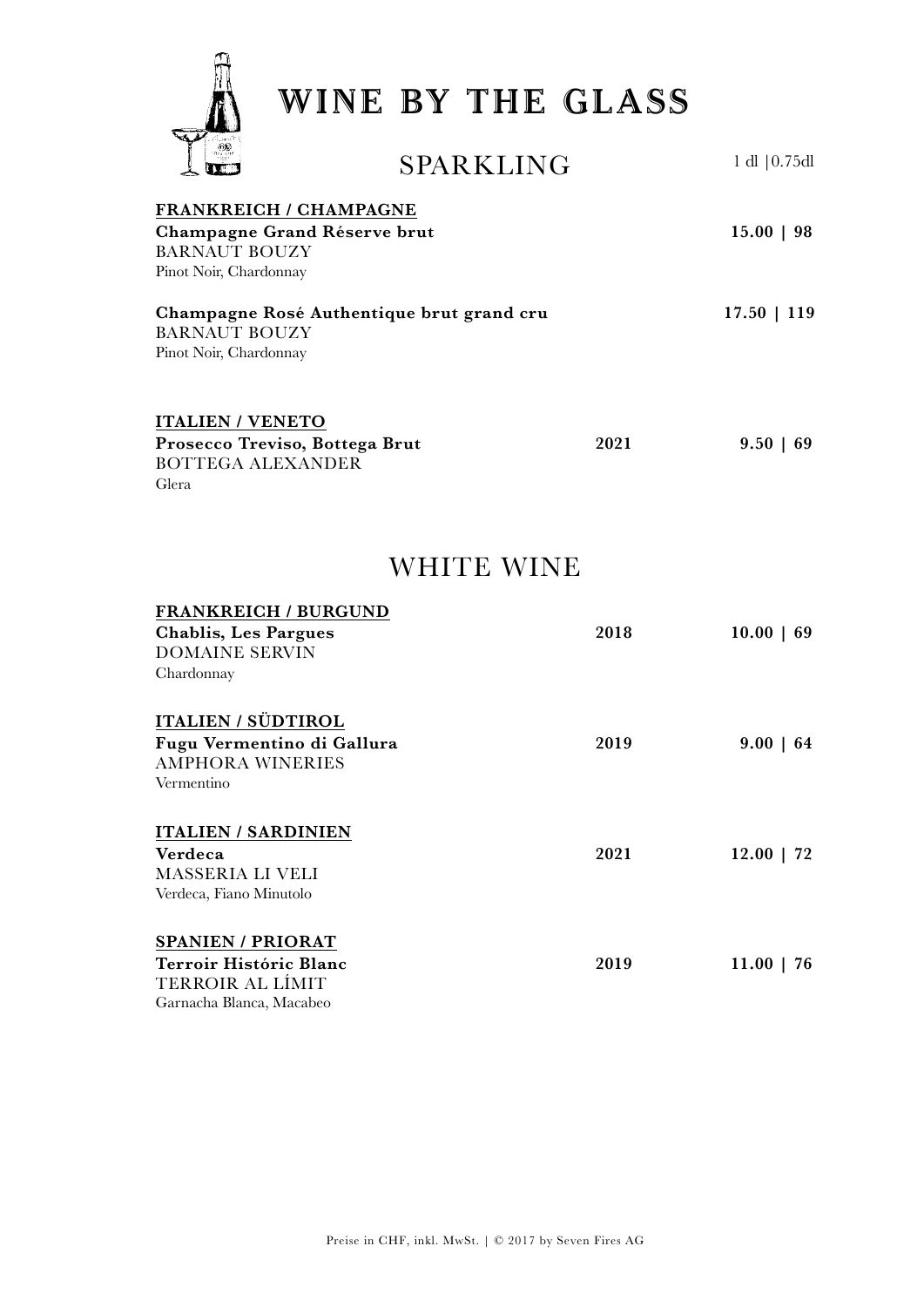### ROSE WINE

| <b>ITALIEN / SARDINIEN</b><br><b>Conte Lemar</b><br><b>AMPHORA WINERIES</b><br>Cannonau | 2020 | $10.50$   74    |
|-----------------------------------------------------------------------------------------|------|-----------------|
|                                                                                         |      |                 |
| <b>RED WINE</b>                                                                         |      |                 |
| <b>ARGENTINIEN / MENDOZA</b>                                                            |      |                 |
| Robusto, Mendoza Club                                                                   | 2020 | $9.50 \mid 68$  |
| <b>AMPHORA WINERIES</b>                                                                 |      |                 |
| Malbec                                                                                  |      |                 |
| <b>FRANKREICH / BORDEAUX</b>                                                            |      |                 |
| Château Belle-Vue, cru bourgeois,                                                       | 2014 | $10.00 \mid 69$ |
| <b>CHÂTEAU BELLE-VUE</b>                                                                |      |                 |
| Cabernet Sauvignon, Merlot, Petit Verdot                                                |      |                 |
| <b>SCHWEIZ / TESSIN</b>                                                                 |      |                 |
| Castello di Morcote                                                                     | 2019 | $14.00 \mid 94$ |
| TENUTA CASTELLO DI MORCOTE                                                              |      |                 |
| Merlot, Cabarnet Franc                                                                  |      |                 |
| <b>SPANIEN / TORO</b>                                                                   |      |                 |
| The Trojan, Optimus                                                                     | 2010 | $14.00$   110   |
| <b>AMPHORA WINERIES</b>                                                                 |      |                 |
| Tempranillo                                                                             |      |                 |
|                                                                                         |      |                 |

BUTCHER'S RED WINE CHOICE

Drop of the Week

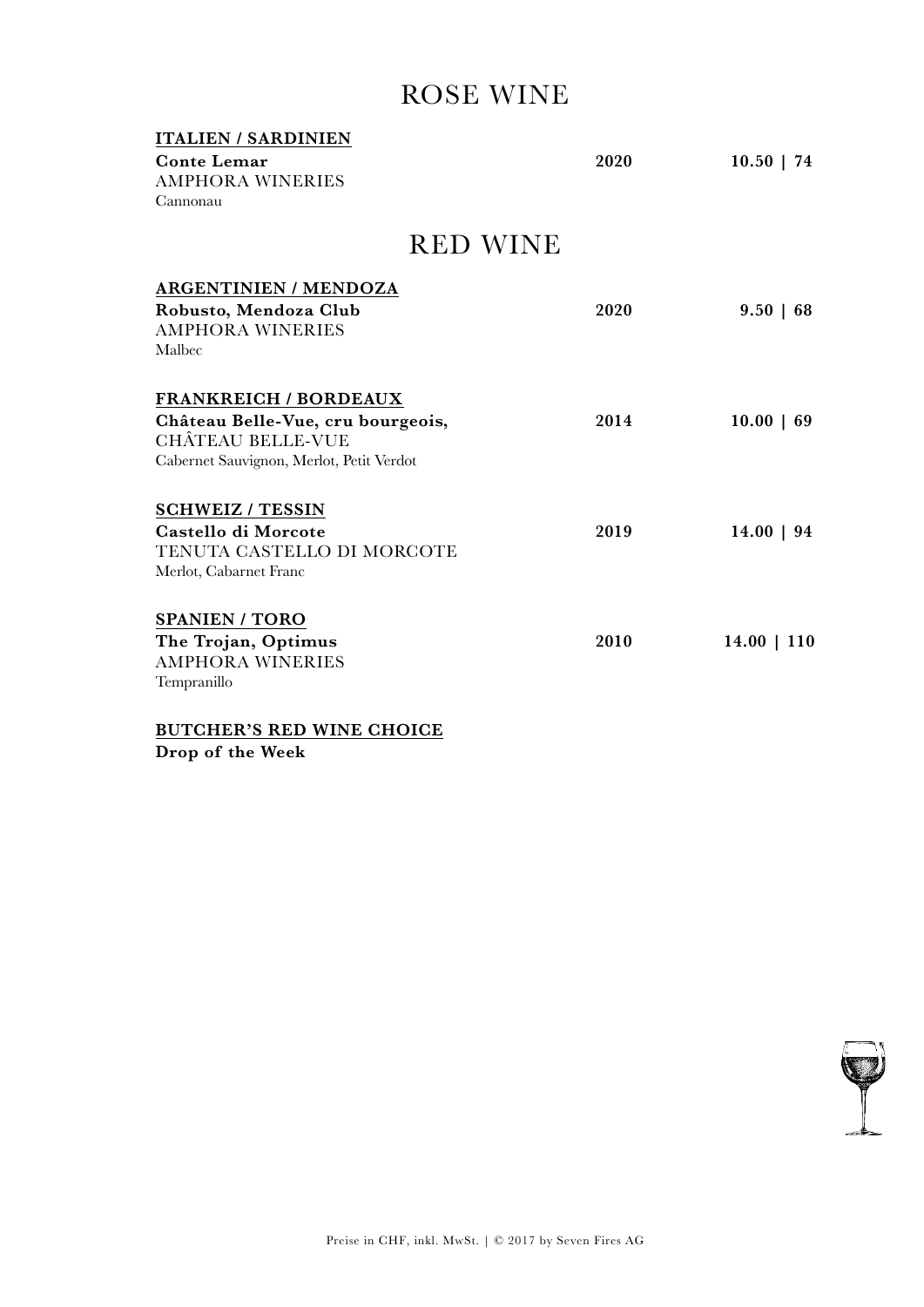# **BOTTLES**

## SPARKLING

| <b>FRANKREICH / CHAMPAGNE</b>             |      |      | CHF |
|-------------------------------------------|------|------|-----|
| Champagne Grand Réserve brut              |      | 0.75 | 98  |
| <b>BARNAUT BOUZY</b>                      |      | 1.5  | 234 |
| Pinot Noir, Chardonnay                    |      |      |     |
| Champagne Rosé Authentique brut grand cru |      | 0.75 | 119 |
| <b>BARNAUT BOUZY</b>                      |      |      |     |
| Pinot Noir, Chardonnay                    |      |      |     |
| <b>ITALIEN / VENETO</b>                   |      |      |     |
| Prosecco Treviso, Bottega Brut            | 2021 | 0.75 | 69  |
| <b>BOTTEGA ALEXANDER</b>                  |      |      |     |
| Glera                                     |      |      |     |



Preise in CHF, inkl. MwSt. | © 2017 by Seven Fires AG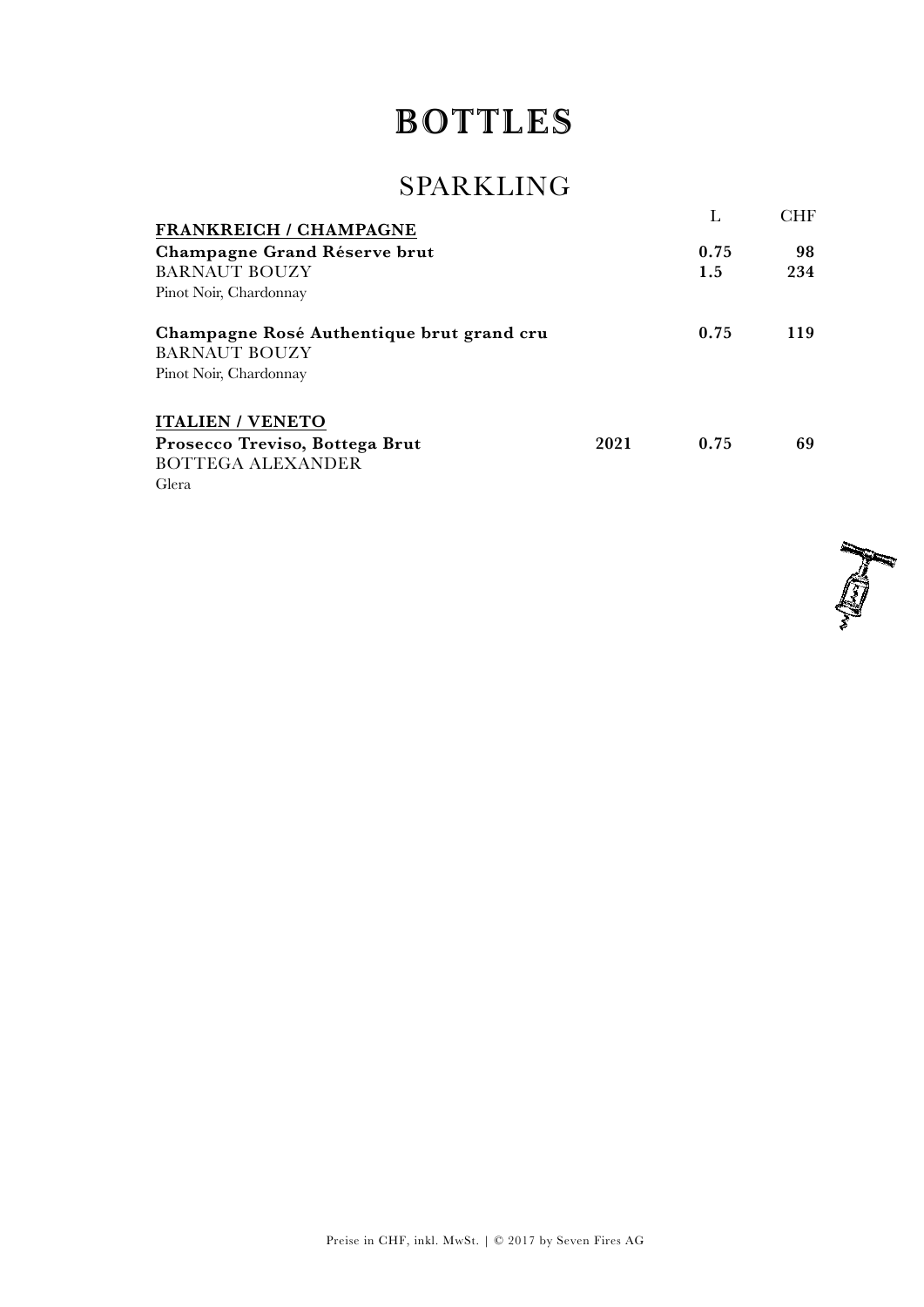### WHITE WINE

| <b>FRANKREICH / BURGUND</b>                           |         |      |     |
|-------------------------------------------------------|---------|------|-----|
| <b>Chablis, Les Pargues</b>                           | 2018    | 0.75 | 69  |
| <b>DOMAINE SERVIN</b>                                 |         |      |     |
| Chardonnay                                            |         |      |     |
|                                                       |         |      |     |
| <b>ITALIEN / SÜDTIROL</b>                             |         |      |     |
| Sauvignon Blanc, De Silva                             | 2019    | 0.75 | 69  |
| SÖLVA PETER & SÖHNE                                   |         |      |     |
| Sauvignon Blanc                                       |         |      |     |
|                                                       |         |      |     |
|                                                       |         |      |     |
| <b>ITALIEN / FRIAUL</b>                               |         |      |     |
| Pinot Grigio «Vigna Runc» Collio                      | 2020    | 0.75 | 69  |
| <b>IL CARPINO</b>                                     |         |      |     |
| Pinot Grigio                                          |         |      |     |
|                                                       |         |      |     |
| <b>ITALIEN / PIEMONT</b>                              |         |      |     |
| <b>Roero Arneis</b>                                   | 2020    | 0.75 | 72  |
| <b>VIETTI</b>                                         |         |      |     |
| Arneis                                                |         |      |     |
|                                                       |         |      |     |
| <b>ITALIEN / APULIEN</b>                              |         |      |     |
| Verdeca                                               | 2021    | 0.75 | 72  |
| MASSERIA LI VELI                                      |         |      |     |
| Verdeca, Fiano Minutolo                               |         |      |     |
|                                                       |         |      |     |
| <b>ITALIEN / SARDINIEN</b>                            |         |      |     |
|                                                       |         | 0.75 | 64  |
| Fugu Vermentino di Gallura<br><b>AMPHORA WINERIES</b> | 2019    |      |     |
| Vermentino                                            |         |      |     |
|                                                       |         |      |     |
|                                                       |         |      |     |
| <b>ÖSTERREICH / WACHAU</b>                            |         |      |     |
| <b>Federspiel Steinwand</b>                           | 2021    | 0.75 | 63  |
| SCHMELZ, JOCHING                                      |         |      |     |
| Grüner Veltliner                                      |         |      |     |
|                                                       |         |      |     |
| <b>SPANIEN / RUEDA</b>                                |         |      |     |
| Terroir Históric Blanc                                | 2018    | 0.75 | 76  |
| TERROIR AL LÍMIT                                      |         |      |     |
| Garnacha Blanca, Macabeo                              |         |      |     |
|                                                       |         |      |     |
| <b>SCHWEIZ / WALLIS</b>                               |         |      |     |
| <b>Altesse «Les Seilles»</b>                          | 2016/17 | 0.75 | 74  |
| <b>CAVE LES FOLLATERRES</b>                           |         |      |     |
| Marsanna, Garnacha Blanca, Chardonnay                 |         |      |     |
|                                                       |         |      |     |
| <b>SPANIEN / RIOJA</b>                                |         |      |     |
| Remelluri Blanco                                      | 2014    | 0.75 | 116 |
| <b>REMELLURI</b>                                      |         |      |     |
| Altesse                                               |         |      |     |
|                                                       |         |      |     |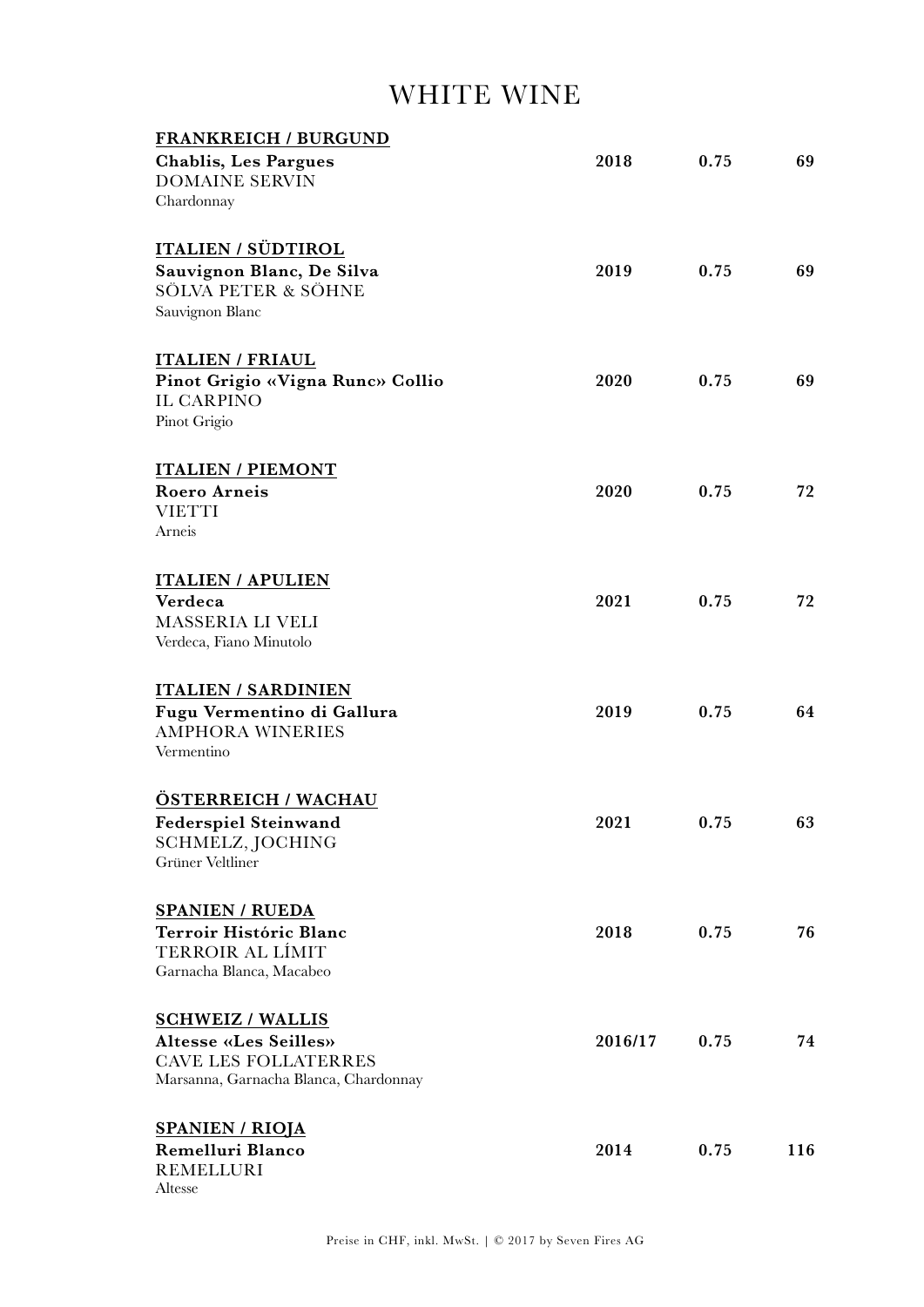### ROSE WINE

| <b>ITALIEN / SARDINIEN</b> |      |      |    |
|----------------------------|------|------|----|
| <b>Fugu Rosato</b>         | 2018 | 0.75 | 62 |
| <b>AMPHORA WINERIES</b>    |      |      |    |
| Cannonau                   |      |      |    |
| <b>Conte Lemar</b>         | 2020 | 0.75 | 74 |
| <b>AMPHORA WINERIES</b>    |      |      |    |
|                            |      |      |    |
| Cannonau                   |      |      |    |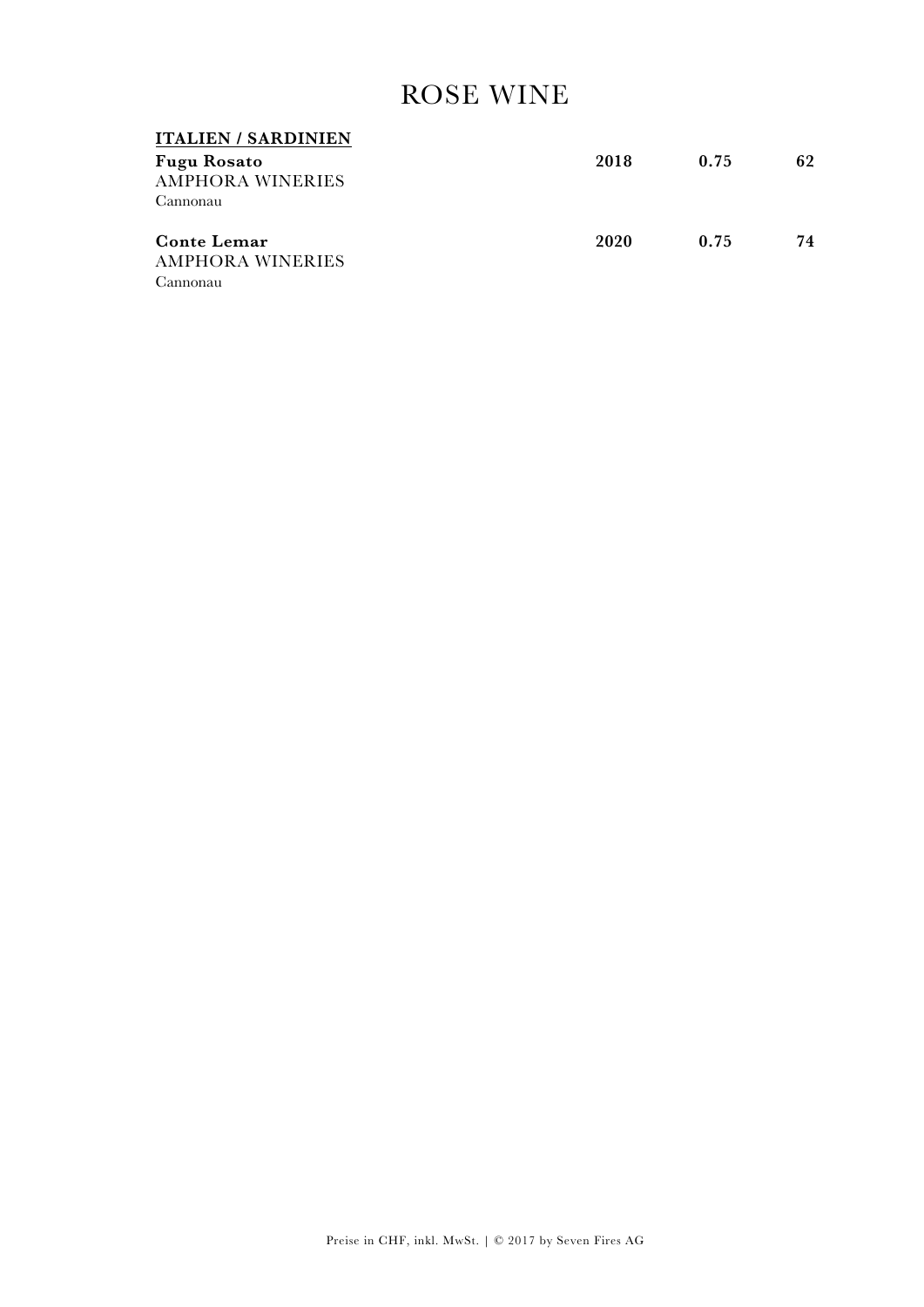#### RED WINE

| <b>ARGENTINIEN / MENDOZA</b>             |         |      |     |
|------------------------------------------|---------|------|-----|
| Robusto, Mendoza Club                    | 2020    | 0.75 | 68  |
| <b>AMPHORA WINERIES</b>                  | 2018/19 | 1.5  | 138 |
| Malbec                                   |         |      |     |
| Siglo, Mendoza Club                      | 2018    | 0.75 | 78  |
| <b>AMPHORA WINERIES</b>                  | 2016    | 1.5  | 162 |
| Malbec                                   |         |      |     |
| Torpedo, Mendoza Club                    | 2016    | 0.75 | 89  |
| <b>AMPHORA WINERIES</b>                  | 2015    | 1.5  | 188 |
| Malbec, Cabernet Franc                   |         |      |     |
| Presidente, Mendoza Club                 | 2015    | 0.75 | 115 |
| <b>AMPHORA WINERIES</b>                  | 2015    | 1.5  | 229 |
| Malbec                                   |         |      |     |
| <b>AUSTRALIEN / BAROSSA</b>              |         |      |     |
| <b>Butchers Block</b>                    | 2017    | 0.75 | 69  |
| TURKEY FLAT VINEYARDS                    |         |      |     |
| Shiraz, Grenach, Mourvèdre               |         |      |     |
|                                          |         |      |     |
| DEUTSCHLAND / PFALZ                      |         |      |     |
| Im Sonnenschein                          | 2012    | 0.75 | 123 |
| HANSJÖRG REBHOLZ                         |         |      |     |
| Pinot Noir                               |         |      |     |
| <b>FRANKREICH / RÔHNE</b>                |         |      |     |
| Châteauneuf du Pape «Habemus Papam»      | 2018    | 0.75 | 97  |
| DOMAINE DE SANTA DUC                     |         |      |     |
| Grenache, Syrah                          |         |      |     |
| <b>FRANKREICH / PAUILLAC</b>             |         |      |     |
| Château Pichon-Longueville-Baron,        | 2011    | 0.75 | 259 |
| Pauillac, 2e grand cru classé            |         |      |     |
| CHÂTEAU PICHON-LONGUEVILLE-BARON         |         |      |     |
| Cabernet Sauvignon, Merlot               |         |      |     |
| Château Pibran, Pauillac, Cru Bourgeois  | 2011    | 0.75 | 116 |
| <b>CHÂTEAU PIBRAN</b>                    |         |      |     |
| Merlot, Cabernet Sauvignon               |         |      |     |
| <b>FRANKREICH / HAUT-MÉDOC</b>           |         |      |     |
| Château Belle-Vue, cru bourgeois         | 2014    | 0.75 | 69  |
| <b>CHÂTEAU BELLE-VUE</b>                 |         |      |     |
| Cabernet Sauvignon, Merlot, Petit Verdot |         |      |     |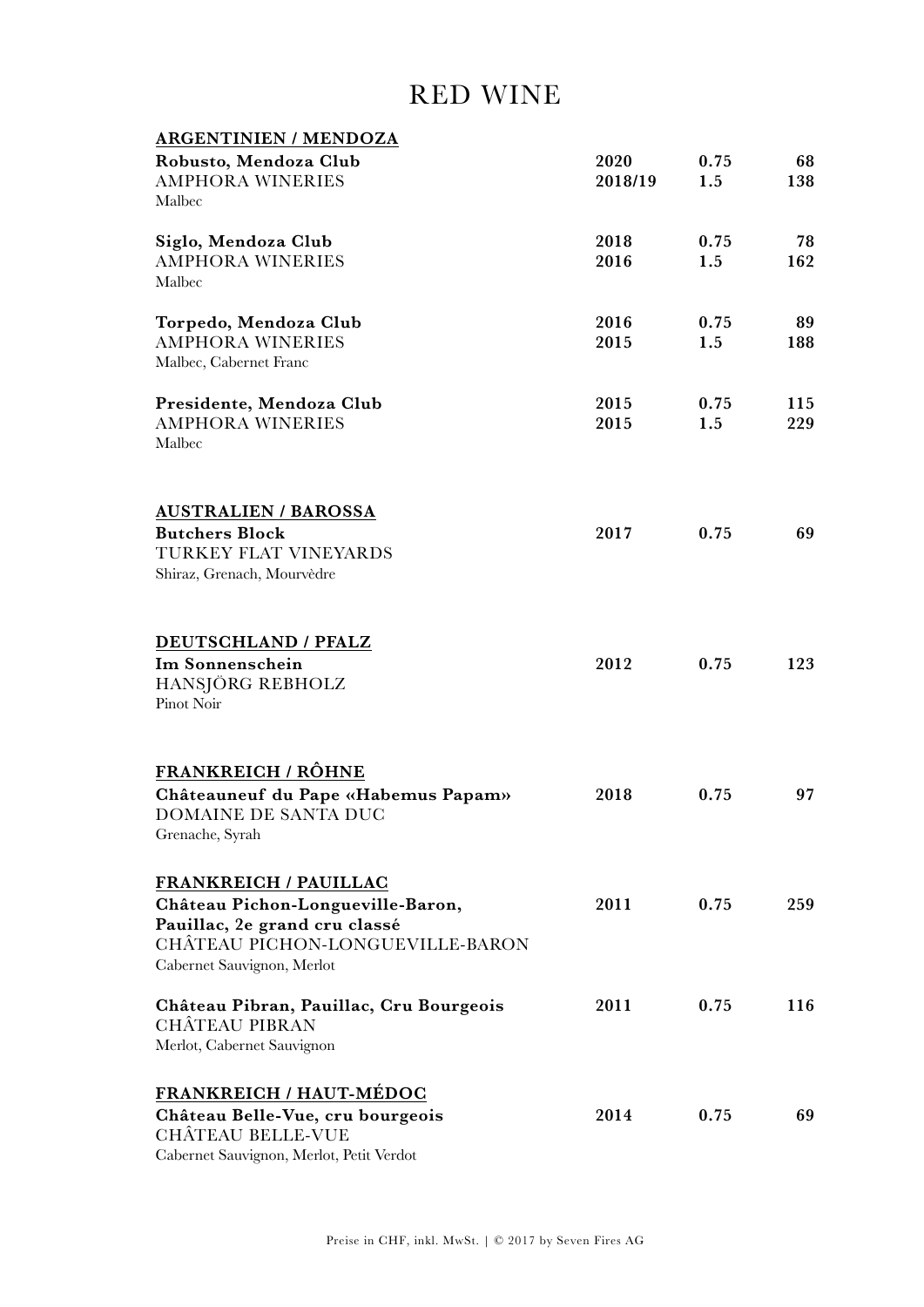| <b>FRANKREICH / MÉDOC</b>                                                                                                                   |               |             |            |
|---------------------------------------------------------------------------------------------------------------------------------------------|---------------|-------------|------------|
| Château Branaire-Ducru, 4 <sup>e</sup> Cru Classé<br>CHÂTEAU BRANAIRE-DUCRU                                                                 | 2007          | 0.75        | 127        |
| Cabernet Sauvignon, Merlot, Caberte Fanc, Petit Verdot                                                                                      |               |             |            |
| Château Malescot<br><b>CHÂTEAU MALESCOT</b><br>Cabernet Sauvignon, Merlot, Caberte Fanc                                                     | 2012          | 0.75        | 145        |
|                                                                                                                                             |               |             |            |
| <b>FRANKREICH / ST. EMILION</b>                                                                                                             |               |             |            |
| Château Faugères, grand cru classé<br><b>CHÂTEAU FAUGÈRES</b><br>Merlot, Cabernet Franc, Cabernet Sauvignon                                 | 2014/<br>2018 | 0.75<br>1.5 | 101<br>211 |
| Château Figeac, premier grand cru classé<br><b>CHÂTEAU FIGEAC</b>                                                                           | 2011          | 0.75        | 325        |
| Merlot, Cabernet Franc, Cabernet Sauvignon                                                                                                  |               |             |            |
| La Fleur de Rocheyron, grand cru<br><b>CHÂTEAU ROCHEYRON</b><br>Merlot                                                                      | 2018          | 0.75        | 103        |
| Château Rocheyron, grand cru<br>CHÂTEAU ROCHEYRON<br>Merlot, Cabernet Franc                                                                 | 2015          | 0.75        | 178        |
| <b>FRANKREICH / CÔTES DE CASTILLON</b><br>Château Cap de Faugères,<br>CHÂTEAU CAP DE FAUGÈRES<br>Merlot, Cabernet Franc, Cabernet Sauvignon | 2015/2018     | 0.75        | 75         |
| <b>ITALIEN / PIEMONT</b><br><b>Barolo</b><br>AZIENDA AGRICOLA BROVIA<br>Nebbiolo                                                            | 2017          | 0.75        | 113        |
| Barolo «Villero»<br>AZIENDA AGRICOLA BROVIA<br>Nebbiolo                                                                                     | 2017          | 0.75        | 159        |
| Vietti «Perbacco»<br><b>VIETTI</b><br>Nebbiolo                                                                                              | 2016          | 0.75        | 69         |
| <b>ITALIEN / VENETIEN</b><br>Ripasso Acini Ameni<br><b>CORTE FIGARETTO</b><br>Corvina, Rondinella, Corvinone, Molinara, Croatina, Oseleta   | 2019          | 0.75        | 72         |
| Anima Amarone<br>L'ANIMA DI VERGANI                                                                                                         | 2017          | 0.75        | 89         |

Corvina veronese, Rondinella, Corvinone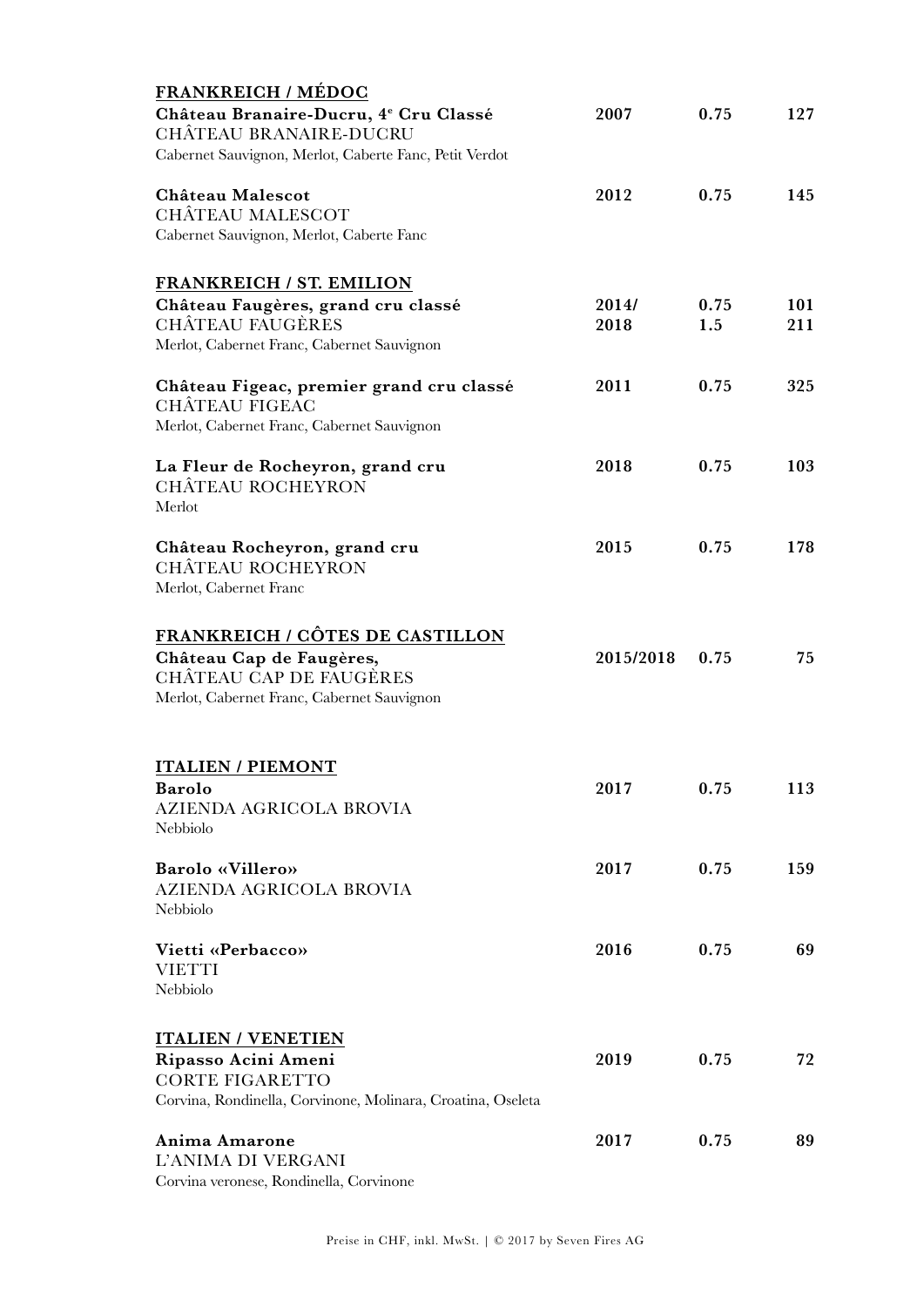| <b>ITALIEN / TOSKANA</b>                                 |      |      |     |
|----------------------------------------------------------|------|------|-----|
| Pietranera                                               | 2020 | 0.75 | 73  |
| PIAGGIA, MAURO VANUCCI                                   |      |      |     |
| Sangiovese, Merlot                                       |      |      |     |
| Carmignano Riserva                                       | 2018 | 0.75 | 104 |
| PIAGGA, MAURO VANUCCI                                    |      |      |     |
| Sangiovese, Cabernet Sauvignon, Merlot, Cabernet Franc   |      |      |     |
| Solaia                                                   | 2017 | 0.75 | 527 |
| <b>MARCHESI ANTINORI</b>                                 |      |      |     |
| Cabernet Sauvignon, Sangiovese, Cabernet Franc           |      |      |     |
| Collazzi Toscana                                         | 2017 | 0.75 | 99  |
| <b>COLLAZZI</b>                                          |      |      |     |
| Cabernet Sauvignon, Merlot, Cabernet Franc, Petit Verdot |      |      |     |
| <b>Ferro Toscana</b>                                     | 2016 | 0.75 | 189 |
| <b>COLLAZZI</b>                                          |      |      |     |
| Petit Verdot                                             |      |      |     |
| Vino Nobile di Montepulciano                             | 2014 | 0.75 | 68  |
| <b>CANNETO</b>                                           |      |      |     |
| Sangiovese, Merlot, Cabarnet Sauvignon                   |      |      |     |
| Nostrum                                                  | 2019 | 0.75 | 87  |
| <b>DAVINUM</b>                                           | 2019 | 1.50 | 184 |
| Sangiovese, Merlot, Pugnitello, Foglia Tonda             |      |      |     |
| Eneo                                                     | 2018 | 0.75 | 92  |
| <b>MONTEPELOSO</b>                                       |      |      |     |
| Sangiovese, Montepulciano, Malvasia, Alicante Bouschet   |      |      |     |
| Nardo                                                    | 2019 | 0.75 | 165 |
| MONTEPELOSO                                              |      |      |     |
| Montepulciano, Sangiovese, Alicante                      |      |      |     |
| Prima Pietra                                             | 2013 | 0.75 | 108 |
| TENUTA PRIMA PIETRA / MASSIMO FERRAGAMO                  |      |      |     |
| Merlot, Cabernet Sauvignon, Cabernet Franc, Petit Verdot |      |      |     |
| Saffredi                                                 | 2018 | 0.75 | 170 |
| <b>FATTORIA LE PUPILLE</b>                               |      |      |     |
| Cabernet Sauvignon, Merlot, Petit Verdot                 |      |      |     |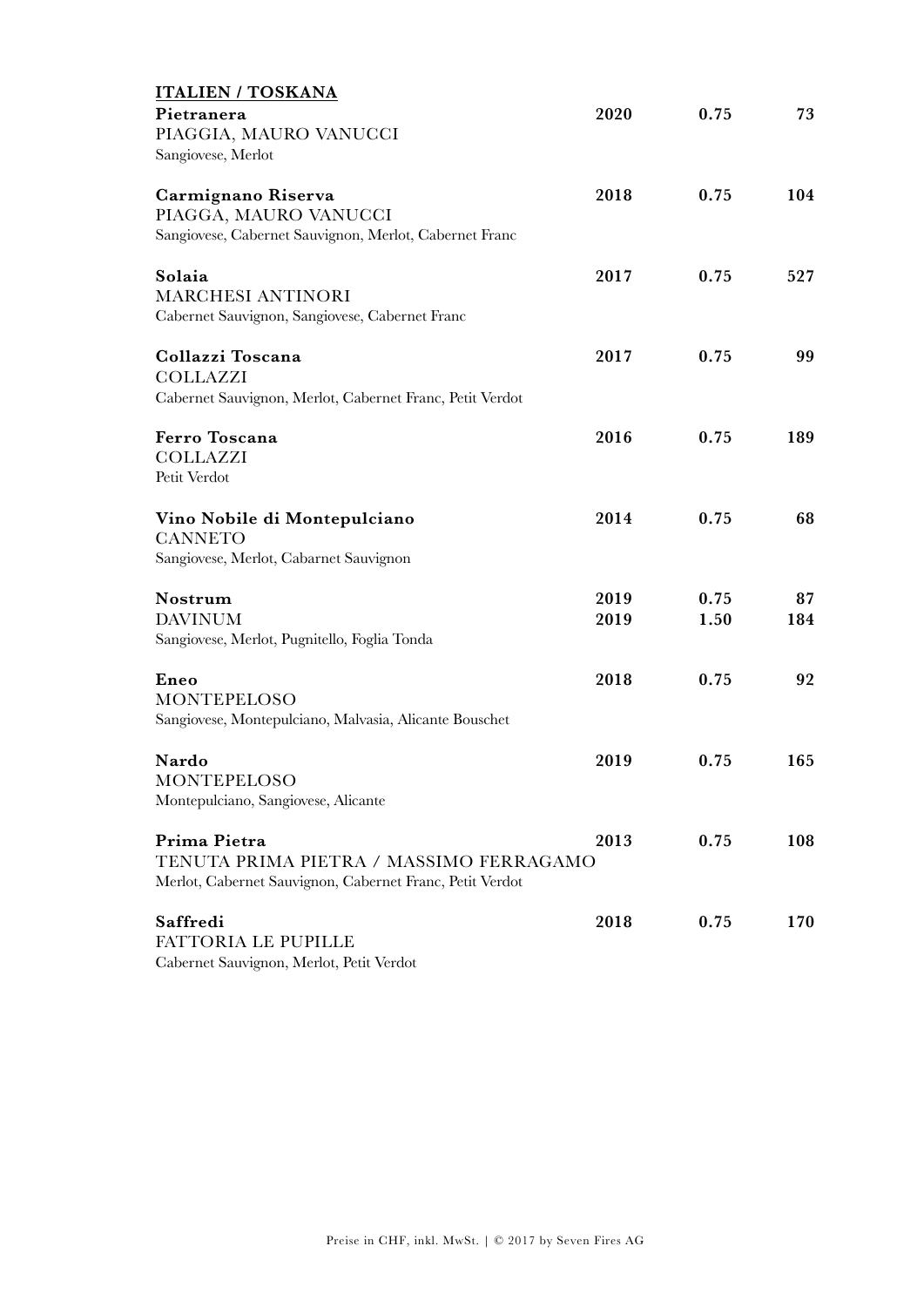| <b>ITALIEN / UMBRIEN</b>                                  |      |      |     |
|-----------------------------------------------------------|------|------|-----|
| <b>Montefalco Rosso</b>                                   | 2018 | 0.75 | 59  |
| <b>ARNALDO CAPRAI</b>                                     |      |      |     |
| Sangiovese, Merlot, Sagrantino                            |      |      |     |
| Sagrantino Di Montefalco                                  | 2018 | 0.75 | 99  |
| <b>ARNALDO CAPRAI</b>                                     |      |      |     |
| Sagrantino                                                |      |      |     |
| <b>ITALIEN / SICILIA</b>                                  |      |      |     |
| Nero d'Avola                                              | 2019 | 0.75 | 62  |
| <b>MORGANTE</b>                                           |      |      |     |
| Nero d'Avola                                              |      |      |     |
|                                                           |      |      |     |
| ÖSTERREICH / BURGENLAND                                   |      |      |     |
| Comondor                                                  | 2016 | 0.75 | 127 |
| <b>NITTNAUS</b>                                           |      |      |     |
| Blaufränkisch, Merlot                                     |      |      |     |
| PORTUGAL / DOURO                                          |      |      |     |
| Quinta da Costa das Aguaneiras                            | 2017 | 0.75 | 85  |
| <b>LAVRADORES DE FEITORIA</b>                             |      |      |     |
| Tinta Roriz, Touriga Nacional                             |      |      |     |
|                                                           |      |      |     |
| <b>SCHWEIZ / GRAUBÜNDEN</b>                               |      |      |     |
| <b>Donatsch Pinot Noir «Tradition»</b><br><b>DONATSCH</b> | 2020 | 0.75 | 76  |
| Blauburgunder                                             |      |      |     |
| <b>SCHWEIZ / ZÜRICH</b>                                   |      |      |     |
| Erich Meier «Plural»                                      | 2017 | 0.75 | 87  |
| <b>ERICH MEIER</b>                                        |      |      |     |
| Diolinoir, Pinot Noir                                     |      |      |     |
| <b>SCHWEIZ / TESSIN</b>                                   |      |      |     |
| Castello di Morcote                                       | 2019 | 0.75 | 94  |
| TENUTA CASTELLO DI MORCOTE                                |      |      |     |
| Merlot, Cabarnet Franc                                    |      |      |     |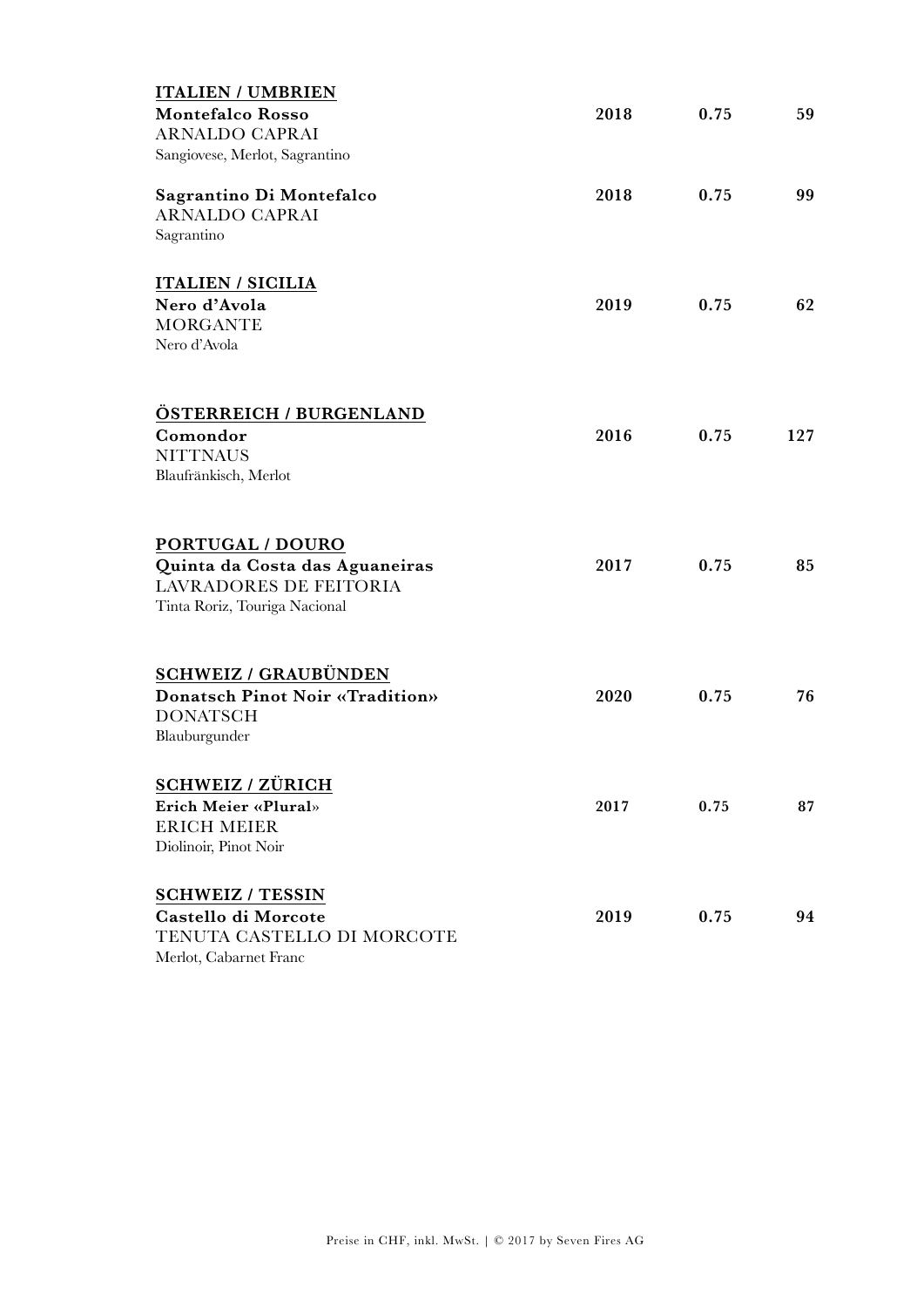| <b>SPANIEN/BIERZO</b>                                |      |      |     |
|------------------------------------------------------|------|------|-----|
| Roc                                                  | 2018 | 0.75 | 89  |
| <b>VERONICA ORTEGA</b>                               |      |      |     |
| Mencia                                               |      |      |     |
|                                                      |      |      |     |
| <b>SPANIEN / KATALONIEN</b>                          |      |      |     |
| Clos d'Agon tinto                                    | 2017 | 0.75 | 103 |
| <b>CLOS D'AGON</b>                                   | 2015 | 1.5  | 216 |
| Syrah, Cabernet Franc, Merlot, Petit Verdot          | 2017 | 3.0  | 475 |
|                                                      |      |      |     |
|                                                      |      |      |     |
| <b>SPANIEN /MALLORCA</b>                             |      |      |     |
| 8 Vents                                              | 2019 | 0.75 | 78  |
| ATLAN & ARTISAN MALLORCA                             |      |      |     |
| Merlot, Cabarnet Sauvignon, Manto Negro, Callet      |      |      |     |
|                                                      |      |      |     |
|                                                      |      |      |     |
| <b>SPANIEN / PRIORAT</b>                             |      |      |     |
| <b>Martinet Bru</b>                                  | 2020 | 0.75 | 84  |
| MAS MARTINET VITICULTORES                            | 2019 | 1.5  | 178 |
| Garnache negra, Syrah                                |      |      |     |
|                                                      |      |      |     |
| <b>Clos Martinet</b>                                 | 2018 | 0.75 | 139 |
| <b>MAS MARTINET VITICULTORES</b>                     | 2018 | 1.5  | 288 |
| Garnacha negra, Cariñena, Cabernet Sauvignon, Merlot |      |      |     |
| Laurel                                               | 2018 | 0.75 |     |
| <b>CLOS I TERRASSES</b>                              |      |      | 107 |
| Garnacha, Syrah, Cabernet Sauvignon                  |      |      |     |
|                                                      |      |      |     |
| <b>Mercedes</b>                                      | 2018 | 0.75 | 73  |
| <b>SMITH &amp; GARCIA</b>                            |      |      |     |
| Monastrell, Syrah                                    |      |      |     |
|                                                      |      |      |     |
|                                                      |      |      |     |
| SPANIEN / RIBERA DEL DUERO                           |      |      |     |
| Cuarto de Luna, Barrica                              | 2015 | 0.75 | 74  |
| <b>AMPHORA WINERIES</b>                              | 2015 | 1.5  | 149 |
| Tempranillo                                          |      |      |     |
| Cuarto de Luna, Edición Limitada                     | 2015 | 0.75 | 88  |
| <b>AMPHORA WINERIES</b>                              | 2016 | 6.0  | 716 |
| Tempranillo                                          |      |      |     |
|                                                      |      |      |     |
|                                                      |      |      |     |
| Cuarto de Luna, Colección Privada                    | 2015 | 0.75 | 145 |
| <b>AMPHORA WINERIES</b>                              | 2015 | 1.5  | 299 |
| Tempranillo                                          |      |      |     |
|                                                      |      |      |     |
| <b>SPANIEN / TORO</b>                                |      |      |     |
|                                                      | 2018 | 0.75 | 69  |
| The Trojan, Amazona<br><b>AMPHORA WINERIES</b>       |      |      |     |
| Tempranillo                                          |      |      |     |
|                                                      |      |      |     |
| The Trojan, Primus                                   | 2011 | 0.75 | 84  |
| <b>AMPHORA WINERIES</b>                              | 2011 | 1.5  | 170 |
|                                                      |      |      |     |